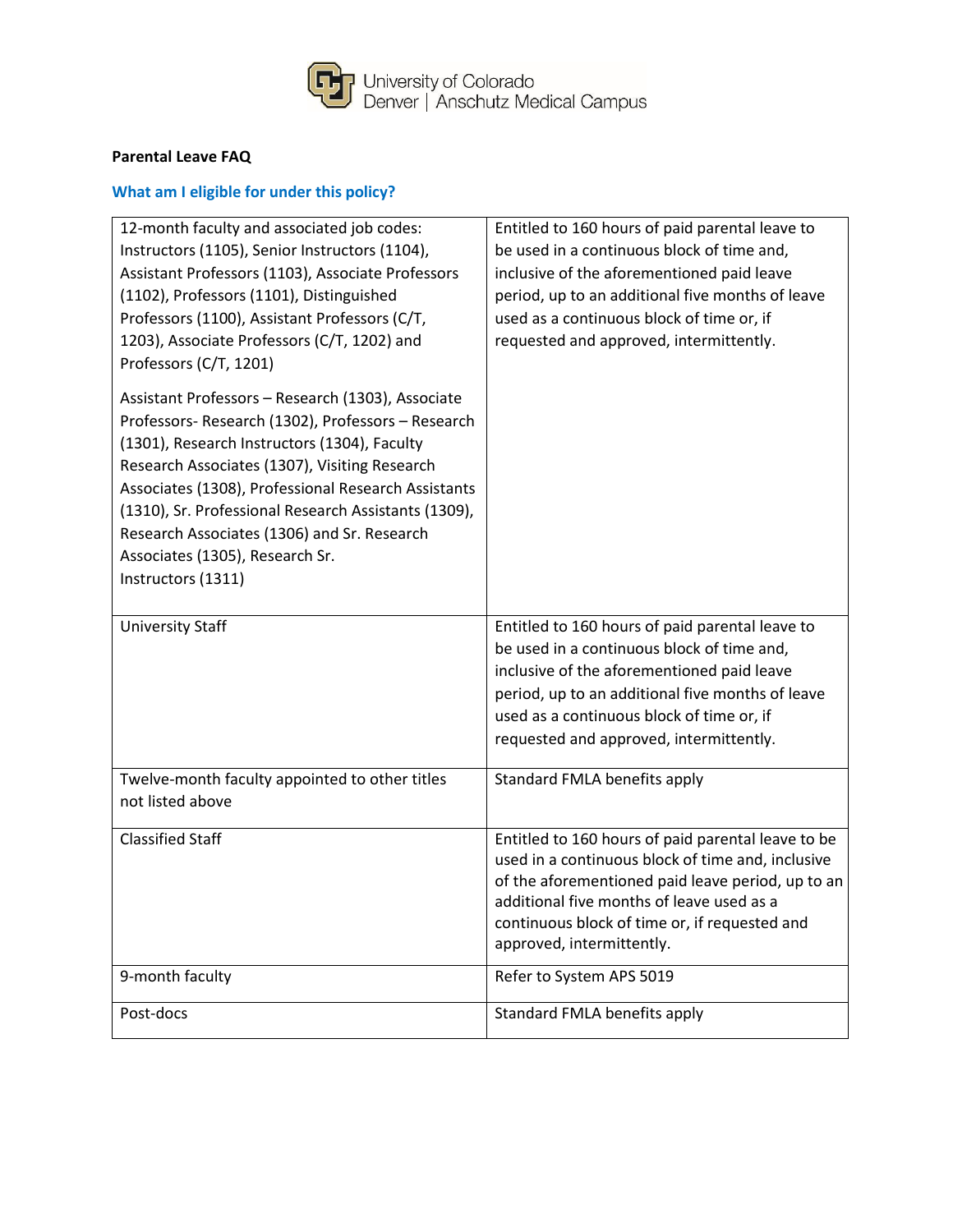## **Will my benefits or employment status be affected if I take paid parental leave?**

 No, you remain on full pay status during approved parental leave. The University will continue to pay the employer portions of your elected benefits, and you remain responsible for the employee portion. You will continue to earn service credit and CU retirement contributions as normal. Vacation and sick time accruals also continue.

In addition to paid parental leave, tenure-eligible or continuing-eligible faculty may request a tenure/continuing status clock delay based on the birth or adoption of a child.

## **I have purchased short-term disability insurance that pays benefits following the birth/adoption of a child. Can I still receive paid parental leave?**

 Yes, you may select the period of time that you wish to use the 160 hours of University paid parental leave with in a year from qualifying event

## **Can I work part-time during the University paid portion (160 hours based on FTE) parental leave?**

No. It must be taken in a continuous block oftime.

## **I am adopting an older child, not an infant. Can I take parental leave?**

Yes. Adoption is a qualifyingsituation.

## **If I give birth to or adopt more than one child, would I be eligible for more than six weeks of paid parental leave?**

 No, each eligible employee may take one paid parental leave in a rolling 12-month period. The birth or adoption of multiple children does not increase the length of leave approved for that event.

## **If I get married and adopt my new spouse's children, am I eligible for paid parental leave?**

Yes. Adoption is a qualifying condition.

## **How do I apply for the benefit?**

• Please see the form found at: https://ucdenverdata.formstack.com/forms/parental\_leave\_form

## **Who should I contact if I have questions about the Paid Parental Leave Benefit?**

**HR.Parental [Leave@ucdenver.edu](mailto:HR.Parental%20Leave@ucdenver.edu)**

## **What happens if a holiday falls during a paid parental leave?**

 That day is recorded as a paid holiday, and does not count toward the 160-hour paid parental leave maximum.

#### **Can I use my University Paid Parental (160 hours) Leave intermittently?**

 No, the University paid portion of parental leave must be taken in a block. The remaining 20 weeks may be taken intermittently after negotiating with, and upon the approval of, the department.